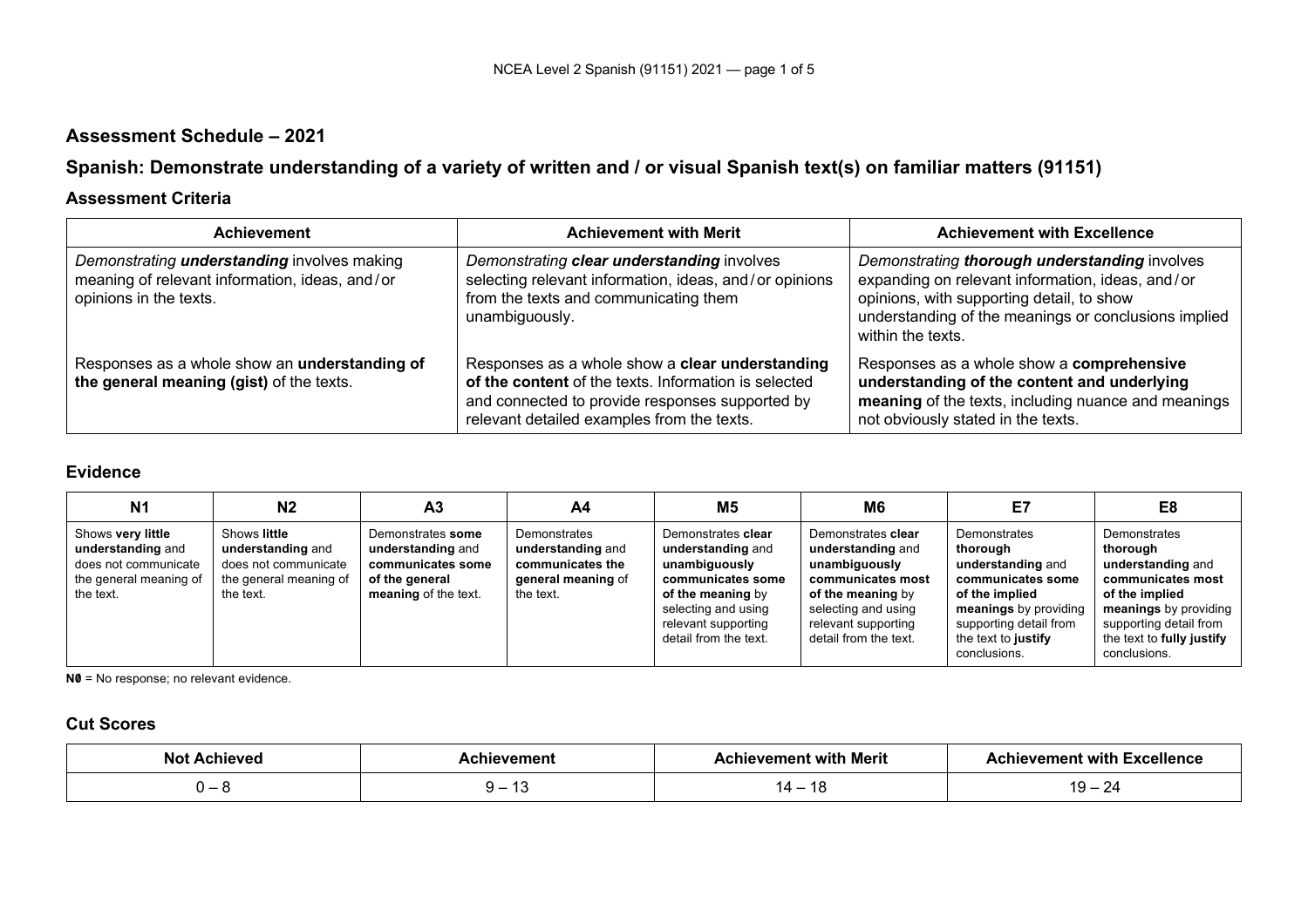#### **Sample Evidence**

What follows is not a complete list of all acceptable responses, nor is it an indication of the exact wording required.

Assessment judgments are based on the level of understanding shown, rather than knowledge of individual lexical items.

Quoting or direct translation alone are not sufficient evidence that the candidate understands the meaning of the text **clearly** or **thoroughly**.

The overall grade for a question must be judged after considering how much of the text as a whole has been understood, and to what depth. Refer to the Evidence statements above.

| Question   | <b>Evidence</b>                                                                                                                                                                                                                                                                                                                                                                                                                                                                                                                                                                                                                                                                                                                                                                  | <b>Achievement</b>                                                                      | <b>Achievement</b><br>with Merit                                                                                         | <b>Achievement</b><br>with Excellence                                                                                  |
|------------|----------------------------------------------------------------------------------------------------------------------------------------------------------------------------------------------------------------------------------------------------------------------------------------------------------------------------------------------------------------------------------------------------------------------------------------------------------------------------------------------------------------------------------------------------------------------------------------------------------------------------------------------------------------------------------------------------------------------------------------------------------------------------------|-----------------------------------------------------------------------------------------|--------------------------------------------------------------------------------------------------------------------------|------------------------------------------------------------------------------------------------------------------------|
| <b>ONE</b> |                                                                                                                                                                                                                                                                                                                                                                                                                                                                                                                                                                                                                                                                                                                                                                                  |                                                                                         |                                                                                                                          |                                                                                                                        |
| (a)        | • Christina left home aged 20, compared to Rodrigo, aged 30, who still lives at home at<br>with his mother.<br>• Christina needed to move to access study resource, whilst it appears Rodrigo had a<br>job in his home city.<br>. By staying at home Rodrigo doesn't have to stress about buying a house.<br>• Rodrigo is closer to his family, which is an important factor in Mediterranean<br>countries. He and his mother are able to support each other with the jobs<br>around the house and are good company for each other. Christina has moved<br>away from her family and has become more independent.                                                                                                                                                                 | Explains how<br>Rodrigo and<br>Christina's lives are<br>different, in general<br>terms. | <b>Explains how</b><br>Rodrigo and<br>Christina's lives are<br>different, making<br>links, underlined-<br>type evidence. | Explains how<br>Rodrigo and<br>Christina's lives are<br>different, may infer<br>meaning, <b>bold-type</b><br>evidence. |
| (b)        | • The average age of leaving home has increased in New Zealand and Spain.<br>• The average age of leaving home is different in New Zealand now it's 27 years whilst<br>in Spain 32.<br>• In both countries the average age of leaving home has increased; Spain has gone<br>from an average of 29 years to 32 years in the last few years and New Zealand has<br>changed from 22 years to 27 years old. This is reflected in Rodrigo's and Christina's<br>experiences.<br>• The age increase of staying at home is supported by Rodrigo's family whilst it's<br>implied this might not be the case in New Zealand as parents are used to the idea of<br>young people leaving home in their 20s. In the case of Christina, her parents<br>supported her leaving home at 20 years. | Explains what<br>changes have<br>occurred, and<br>discusses impact in<br>general terms. | Explains what<br>changes have<br>occurred, and<br>discusses impact,<br>making links,<br>underlined-type<br>evidence.     | Explains what<br>changes have<br>occurred, and<br>discusses impact,<br>may infer meaning,<br>bold-type evidence.       |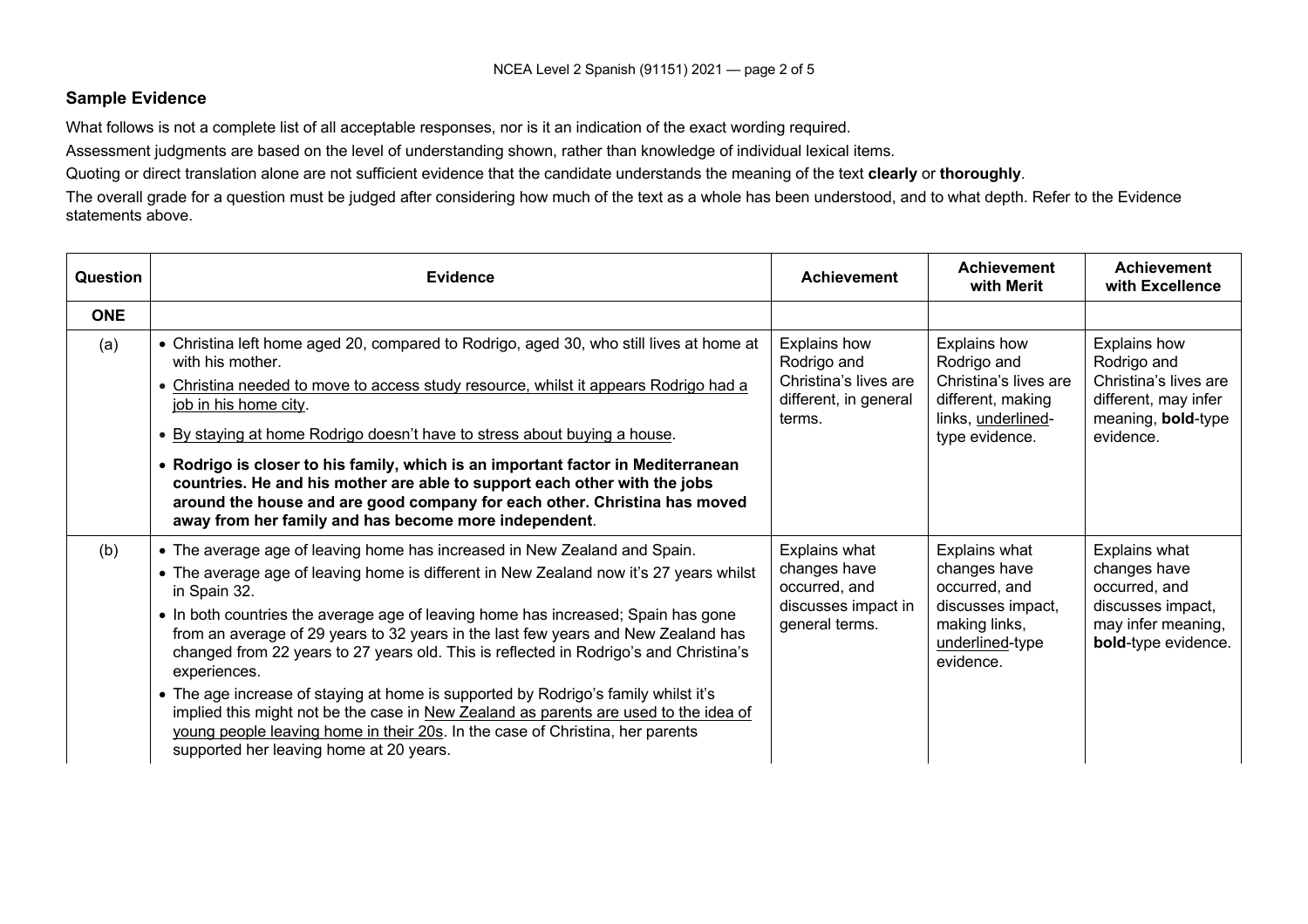| Impact for parents                                                                                                                                                                                                                             |  |  |
|------------------------------------------------------------------------------------------------------------------------------------------------------------------------------------------------------------------------------------------------|--|--|
| • Thought their children would have left home earlier and now have to support the<br>children for longer. Implied, couples might think twice about having children,<br>knowing they will be around longer affecting couple's financial future. |  |  |
| • May be disappointed; won't have the experience they had when they were<br>young, leaving home to become independent.                                                                                                                         |  |  |
| • They may have expected children to leave to go away, like the case of<br>Christina.                                                                                                                                                          |  |  |
| • They might be happy to enjoy more family time together, like the case of<br>Rodrigo, who still lives with his mother in an amicable living arrangement.                                                                                      |  |  |
| Impact for young people                                                                                                                                                                                                                        |  |  |
| • They may be able to save money to buy a house by staying in their family home<br>longer, like the case of Rodrigo, who has been working whilst living at home.                                                                               |  |  |
| • In the future they may not be able to go away for university like Christina, because of<br>the cost of living.                                                                                                                               |  |  |
| • As a result, perhaps the value of family will become a more important factor for<br>young people as they are forced to stay home.                                                                                                            |  |  |
| • Like Rodrigo, they will be able to save more, alleviate the stress of leaving<br>home and supporting oneself and spend quality time with their family.                                                                                       |  |  |
| • Young people may not develop life skills, such as becoming independent, until<br>later in life.                                                                                                                                              |  |  |
| • Family dynamics may change with young people staying home longer.                                                                                                                                                                            |  |  |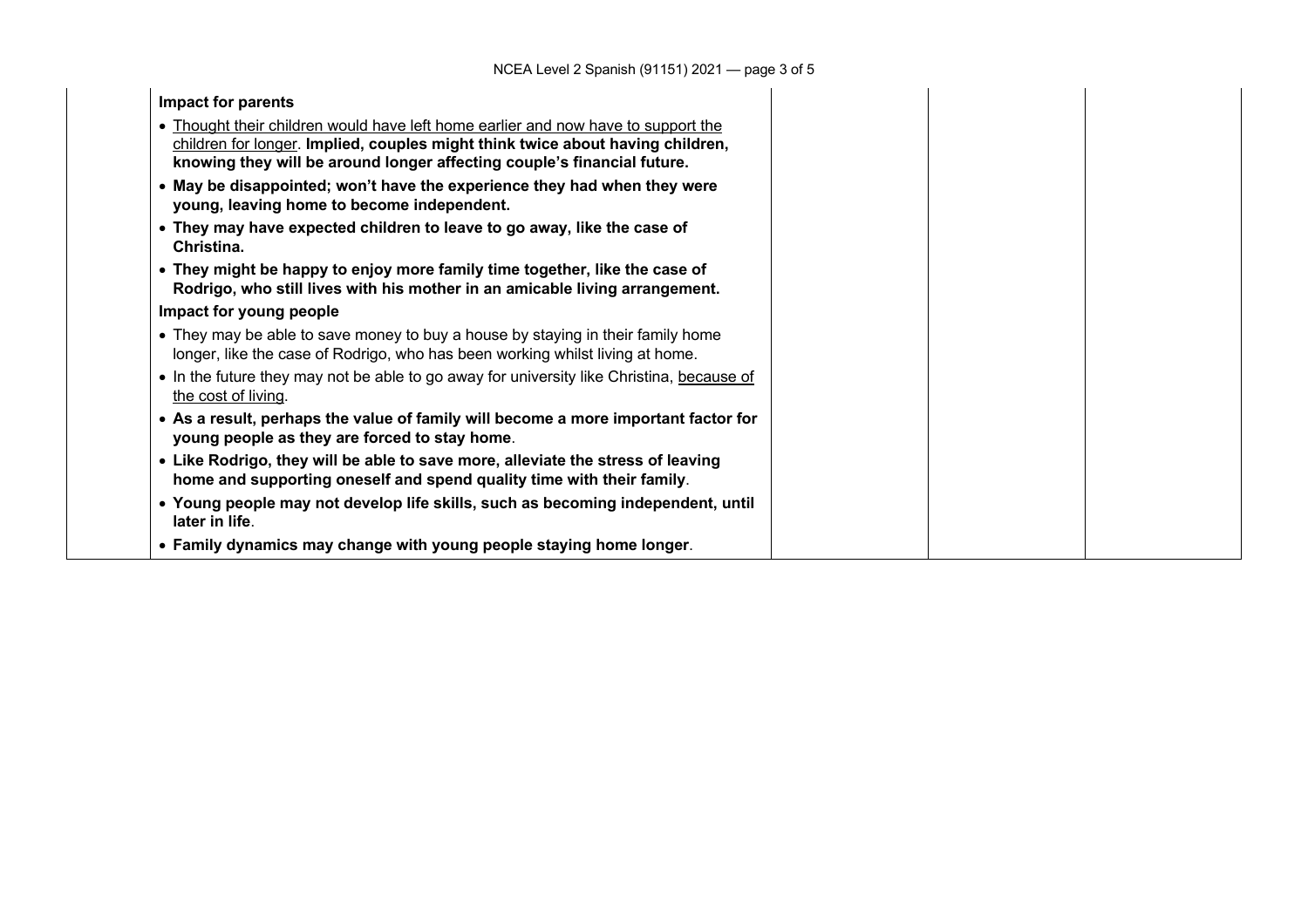### NCEA Level 2 Spanish (91151) 2021 — page 4 of 5

| <b>Question</b> | <b>Evidence</b>                                                                                                                                                                                                                                                                                                                                                                                                                                                                                                                                                                                                                                                                                                                                                                                                                                                                                 | <b>Achievement</b>                                                                | <b>Achievement</b><br>with Merit                                                                               | <b>Achievement</b><br>with Excellence                                                                         |
|-----------------|-------------------------------------------------------------------------------------------------------------------------------------------------------------------------------------------------------------------------------------------------------------------------------------------------------------------------------------------------------------------------------------------------------------------------------------------------------------------------------------------------------------------------------------------------------------------------------------------------------------------------------------------------------------------------------------------------------------------------------------------------------------------------------------------------------------------------------------------------------------------------------------------------|-----------------------------------------------------------------------------------|----------------------------------------------------------------------------------------------------------------|---------------------------------------------------------------------------------------------------------------|
| <b>TWO</b>      |                                                                                                                                                                                                                                                                                                                                                                                                                                                                                                                                                                                                                                                                                                                                                                                                                                                                                                 |                                                                                   |                                                                                                                |                                                                                                               |
| (a)             | . The Pumas hadn't beaten the All Blacks before they beat them last year.<br>• The teams had played 27 games against each other over 35 years.<br>• Last year on the 14 <sup>th</sup> of November the Pumas beat the All Blacks 25-15.<br>• The first game was on the 26 <sup>th</sup> of October 1985 on the All Blacks first tour. The All<br>Blacks won. The second game was a week later, and it was a draw.<br>• NZ would dominate for the following 35 years and 27 matches.<br>. This was the first time in the history of the rivalry that the Pumas had won.                                                                                                                                                                                                                                                                                                                           | Describes the history<br>of the All Blacks and<br>the Pumas, in<br>general terms. | Describes the<br>history of the All<br>Blacks and the<br>Pumas, making<br>links, underlined-<br>type evidence. | Describes the<br>history of the All<br>Blacks and the<br>Pumas, may infer<br>meaning, bold-<br>type evidence. |
| (b)             | • In theory the All Blacks were better prepared.<br>• The All Blacks had been able to practise at a high level prior to their arrival in Sydney.<br>They had participated in a national campaign and played against Australia.<br>. Prior to arriving in Australia, the Pumas had not played as a team for over a year.<br>Due to COVID-19, they had to cope with being in quarantine. They could only meet<br>through Zoom, so they had way less time to practise than the All Blacks.<br>• All Blacks held the legacy as dominating the world of rugby and had proven<br>this in recent rugby successes prior to the match against the Pumas, whilst the<br>Pumas had not had any opportunities to practise, show their strength, or work<br>as a team.<br>. Upon arrival in Australia the Pumas did not get an opportunity to practise on<br>the field, as they were quarantined in a hotel. | Explains why the<br>Pumas win was so<br>surprising, in general<br>terms           | Explains why the<br>Pumas win was so<br>surprising, making<br>links, underlined-<br>type evidence              | Explains why the<br>Pumas win was so<br>surprising, may<br>infer meaning,<br>bold-type<br>evidence.           |